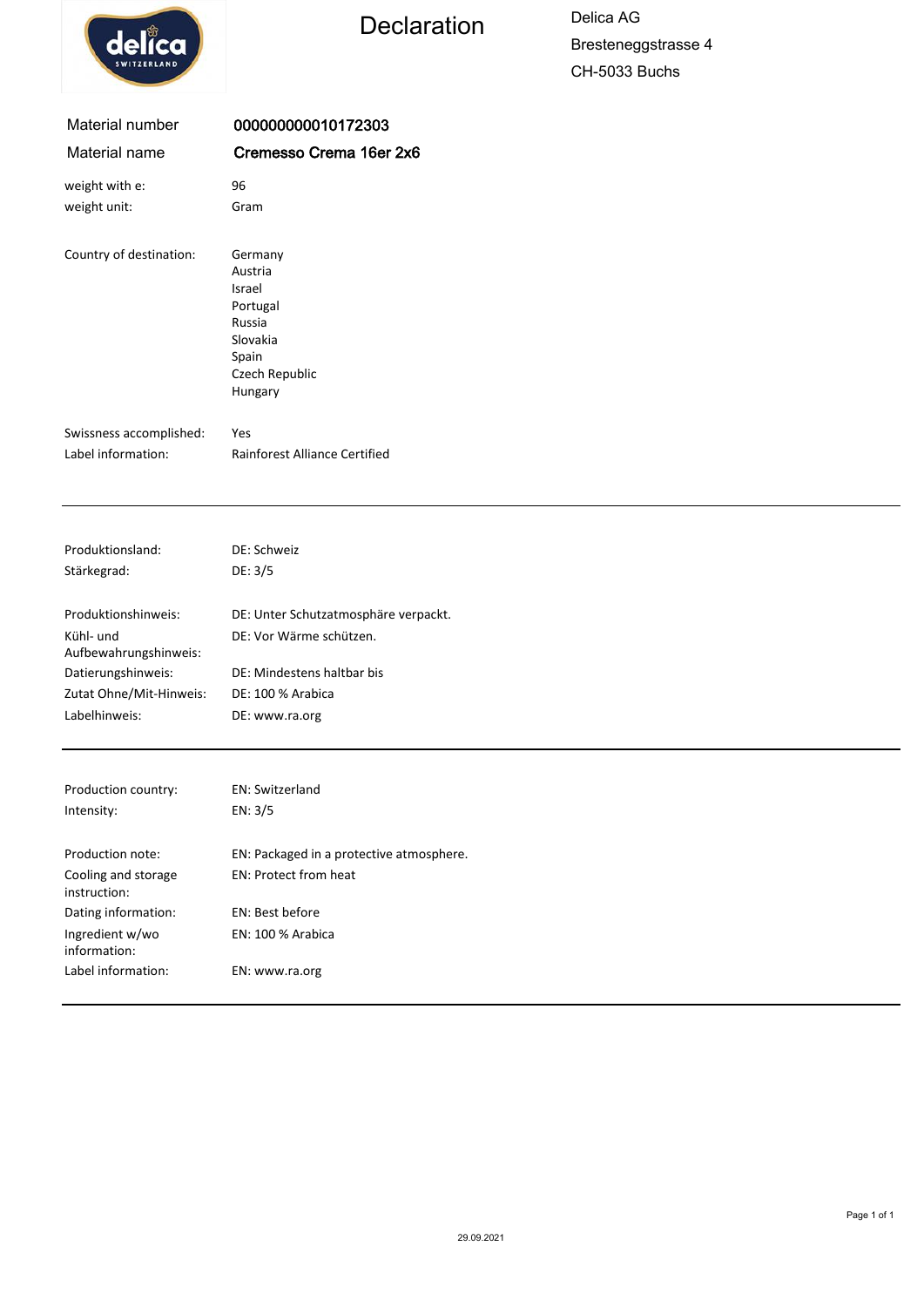



| Material number                        | 000000000010172303                          |
|----------------------------------------|---------------------------------------------|
| Material name                          | Cremesso Crema 16er 2x6                     |
| Production country:                    | ES: Suiza                                   |
| Intensidad:                            | ES: 3/5                                     |
|                                        |                                             |
| Production note:                       | ES: Envasado en atmósfera protectora.       |
| Cooling and storage<br>instruction:    | ES: Proteger del calor.                     |
| Dating information:                    | ES: Consumir preferentemente antes de(I)    |
| Ingredient w/wo                        | ES: 100 % Arabica                           |
| information:                           |                                             |
| Label information:                     | ES: www.ra.org                              |
|                                        |                                             |
| Production country:                    | PT: Suíça                                   |
| Intensidade:                           | PT: 3/5                                     |
|                                        |                                             |
| Production note:                       | PT: Embalado em atmosfera protetora.        |
| Cooling and storage<br>instruction:    | PT: Proteger do calor.                      |
| Dating information:                    | PT: Consumir de preferência antes de        |
| Ingredient w/wo                        | PT: 100 % Arabica                           |
| information:                           |                                             |
| Label information:                     | PT: www.ra.org                              |
|                                        |                                             |
| Production country:                    | HU: Svájc                                   |
| Intenzitás:                            | HU: 3/5                                     |
|                                        |                                             |
| Production note:                       | HU: Védőgázas csomagolásban.                |
| Cooling and storage                    | HU: Hűvös helyen tárolandó.                 |
| instruction:                           |                                             |
| Dating information:<br>Ingredient w/wo | HU: Minőségét megőrzi:<br>HU: 100 % Arabica |
| information:                           |                                             |
| Label information:                     | HU: www.ra.org                              |
|                                        |                                             |
| Production country:                    | SK: Švajčiarsko                             |
| Intenzita:                             | SK: 3/5                                     |
|                                        |                                             |
| Production note:                       | SK: Balené v ochrannej atmosfére.           |
| Cooling and storage                    | SK: Skladujte na chladnom mieste.           |
| instruction:                           | SK: Minimálna trvanlivosť do                |
| Dating information:<br>Ingredient w/wo | <b>SK: 100 % Arabica</b>                    |
| information:                           |                                             |
| Label information:                     | SK: www.ra.org                              |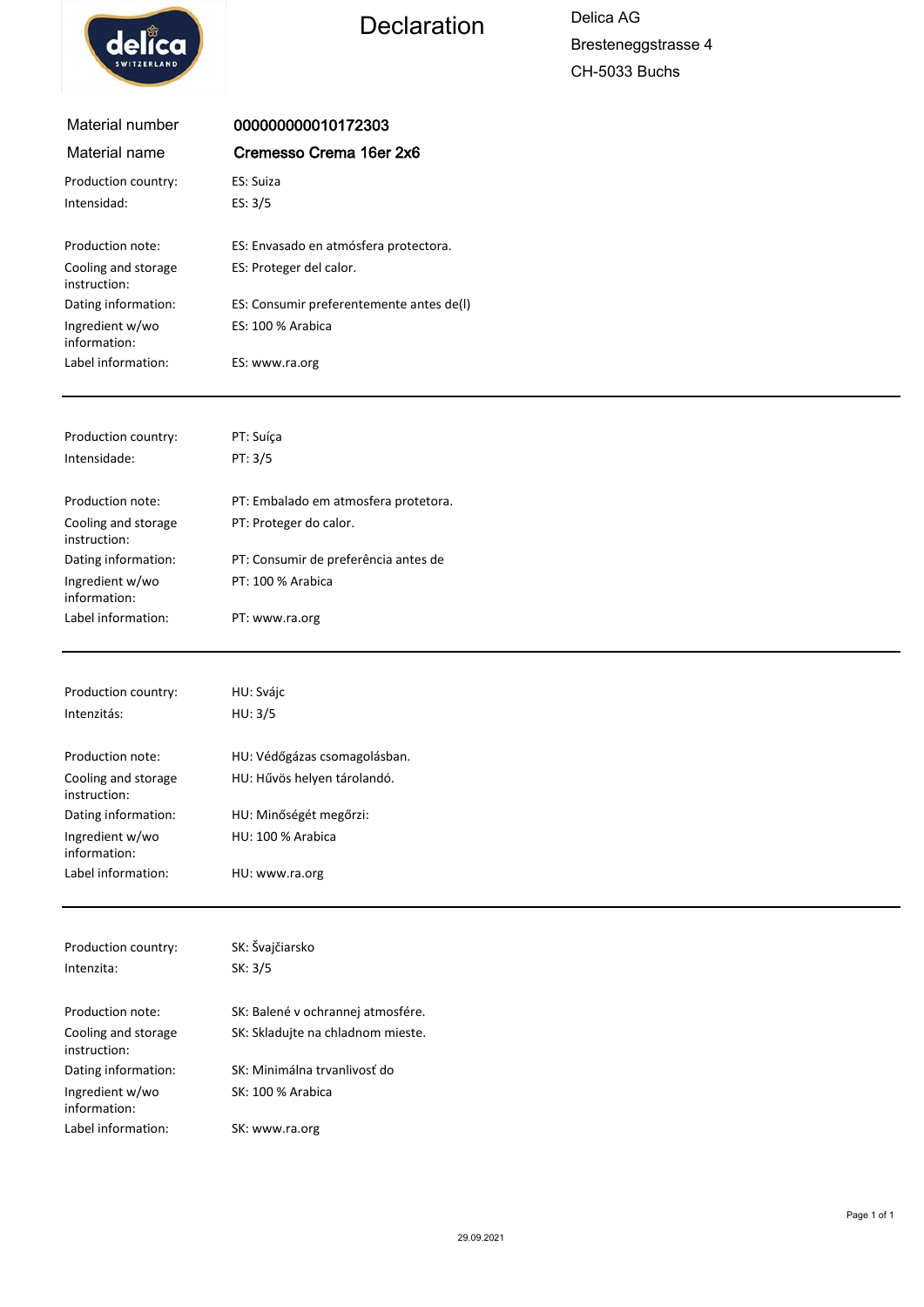

Declaration Delica AG

Bresteneggstrasse 4 CH-5033 Buchs

## Material number Material name 000000000010172303 Cremesso Crema 16er 2x6

| Production country:                 | CS: Švýcarsko                    |
|-------------------------------------|----------------------------------|
| Intenzita:                          | CS: 3/5                          |
| Production note:                    | CS: Baleno v ochranné atmosféře. |
| Cooling and storage<br>instruction: | CS: Chraňte před teplem.         |
| Dating information:                 | CS: Minimálni trvanlivost do     |
| Ingredient w/wo<br>information:     | CS: 100 % Arabica                |
| Label information:                  | CS: www.ra.org                   |

| Production country:                 | RU: Швейцария                       |
|-------------------------------------|-------------------------------------|
| Крепость:                           | RU: 3/5                             |
|                                     |                                     |
| Production note:                    | RU: Упаковано в защитной атмосфере. |
| Cooling and storage<br>instruction: | RU: Избегать хранения в тепле.      |
| Dating information:                 | RU: Минимальный срок хранения до    |
| Ingredient w/wo<br>information:     | RU: 100% Арабика                    |
| Label information:                  | RU: www.ra.org                      |

| Production country:<br>אינטנסיוויות: | HE: שוויץ<br>HE: 3/5       |
|--------------------------------------|----------------------------|
|                                      |                            |
| Production note:                     | :HE ארוז בסביבה מוגנת.     |
| Cooling and storage<br>instruction:  | :HE יש לשמור בפני חום.     |
| Dating information:                  | :HE טוב עד לפחות: ראה דופן |
| Ingredient w/wo<br>information:      | HE: 100% ארביקה            |
| Label information:                   | HE: www.ra.org             |

**Ingredients**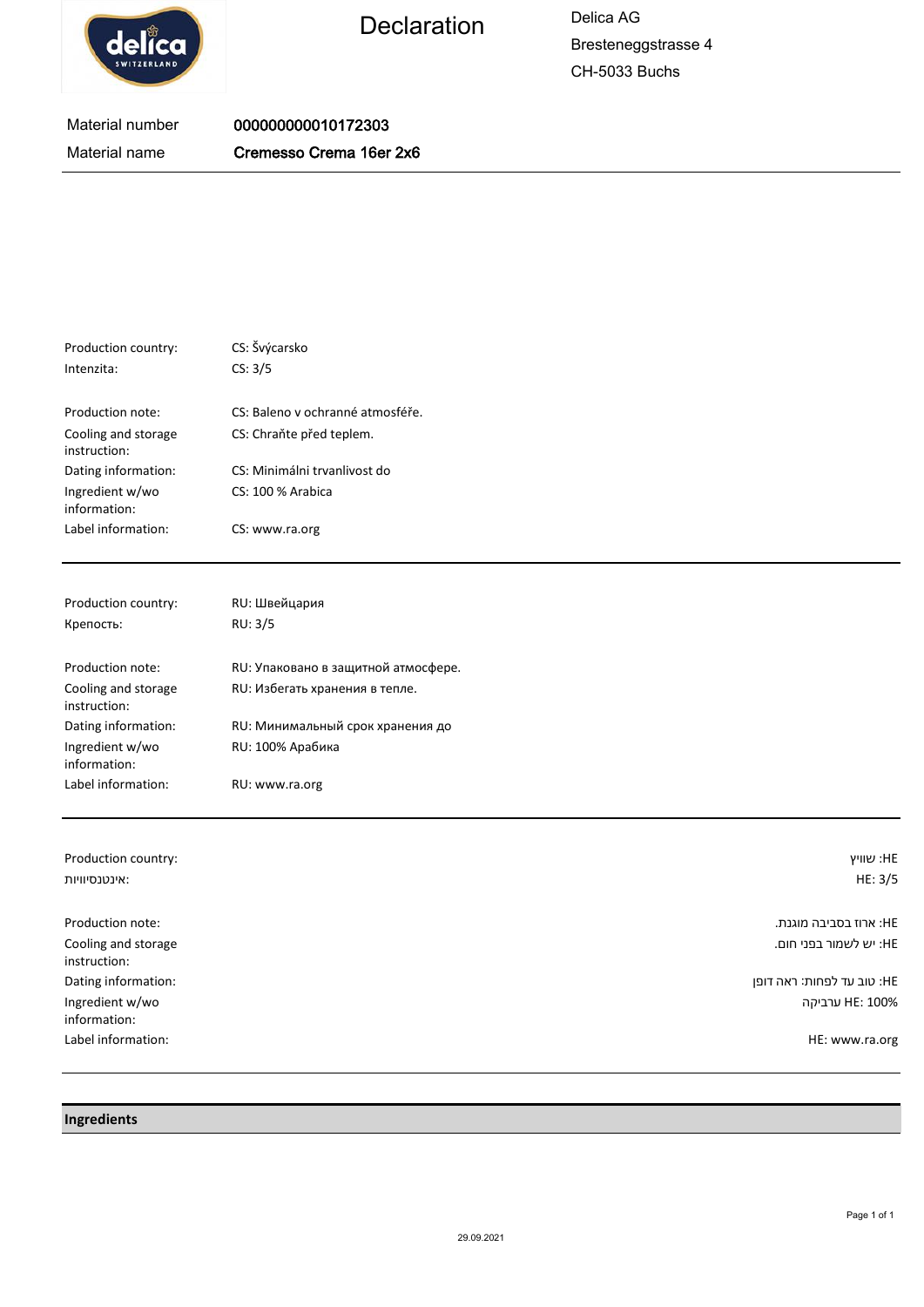| delica                                                                                        | Declaration                                   | Delica AG<br>Bresteneggstrasse 4<br>CH-5033 Buchs |
|-----------------------------------------------------------------------------------------------|-----------------------------------------------|---------------------------------------------------|
| Material number<br>Material name                                                              | 000000000010172303<br>Cremesso Crema 16er 2x6 |                                                   |
| DE:                                                                                           | Röstkaffee, gemahlen, in Kapseln              |                                                   |
| Zutaten: Röstkaffee.<br>$\ddot{\phantom{a}}$                                                  | Ursprung Kaffee: Nicht-EU.                    |                                                   |
| EN:                                                                                           | Ground roasted coffee, in capsules            |                                                   |
| Ingredients: roasted coffee.<br>$\ddot{\cdot}$                                                | Origin coffee: Non-EU.                        |                                                   |
| ES:                                                                                           | Café molido de tueste natural, en cápsulas    |                                                   |
| Ingredientes: café de tueste natural.<br>Origen café: Fuera de la UE.<br>$\ddot{\phantom{a}}$ |                                               |                                                   |
| PT:                                                                                           | Café torrado, moído, em cápsulas              |                                                   |
| Ingredientes: café torrado.<br>$\ddot{\cdot}$                                                 | Origem café: Não-UE.                          |                                                   |
| HU:                                                                                           | Pörkölt kávé, őrölt, kapszulában              |                                                   |
| Összetevők: Pörkölt kávé.<br>:                                                                | Származási kávé: Nem EU.                      |                                                   |